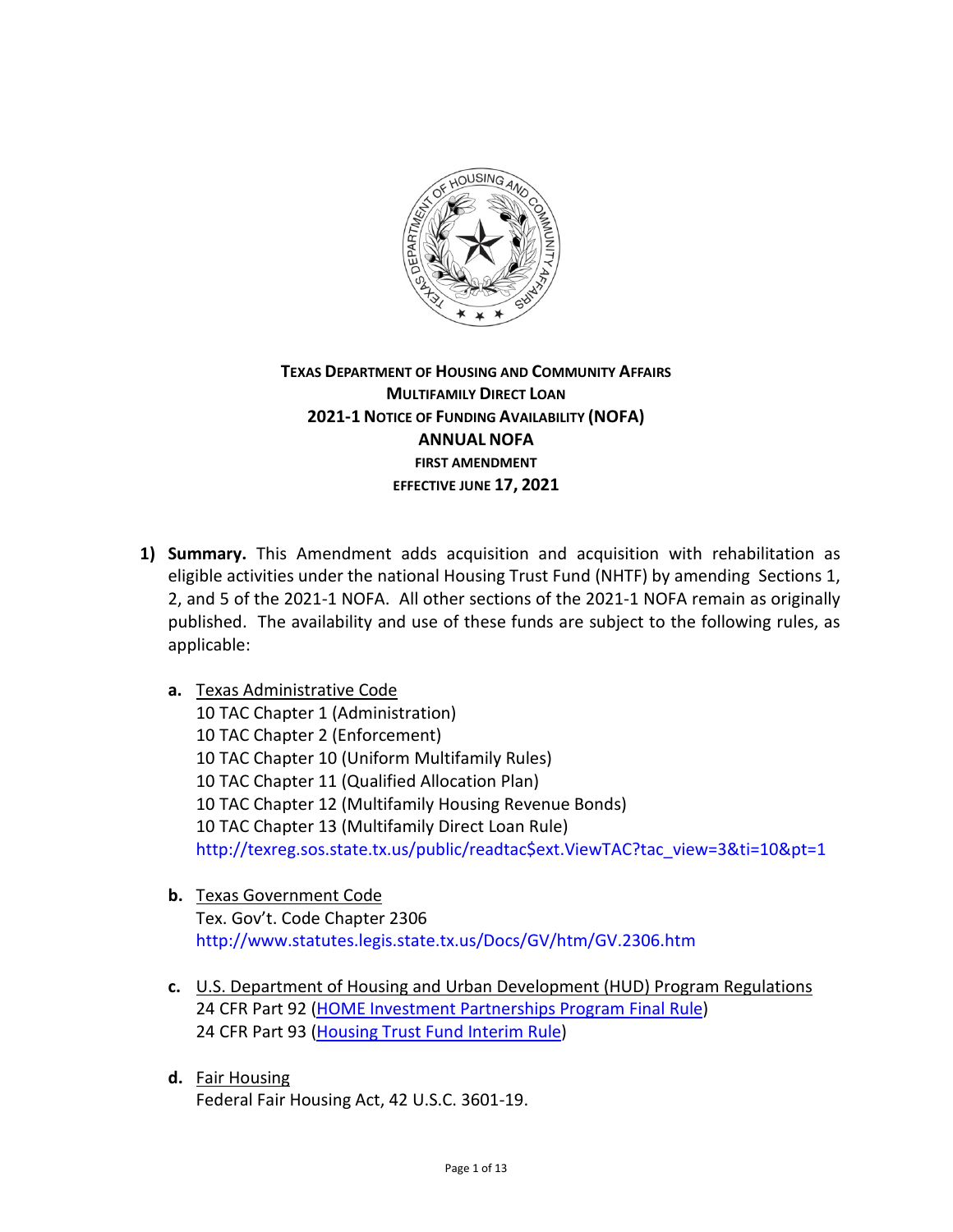### <https://www.tdhca.state.tx.us/fair-housing/index.htm>

**e.** Other Federal laws and regulations may that apply depending on funding source:

#### Environmental Compliance

All federal sources must have some type of environmental review in accordance with 24 CFR Part 93 or 24 CFR Part 58 as applicable.

<https://www.tdhca.state.tx.us/program-services/environmental/index.htm>

### Minimizing Resident Displacement

All federal sources must follow the Uniform Relocation Assistance and Real Property Acquisition Policies Act of 1970; HOME must follow Section 104(d) of Housing and Community Development Act of 1974; and all federal sources must follow the HUD Handbook 1378.

<https://www.tdhca.state.tx.us/program-services/ura/index.htm>

### Labor Standards

HOME funds are regulated by Davis-Bacon and Related Labor Acts (40 U.S.C. §3141- 3144 and 3146-3148, 24 CFR §92.354, and HUD Handbook Federal Labor Standards Compliance in Housing and Community Development Programs).

<https://www.tdhca.state.tx.us/program-services/davis-bacon/index.htm>

#### Employment Opportunities

HOME, and NHTF require compliance with 24 CFR Part 135 (Section 3). <https://www.tdhca.state.tx.us/program-services/hud-section-3/index.htm> NOTE – the Section 3 requirements have changed, Applicants should review the changes to assure they can meet the new hiring and reporting requirements.

# **If HOME or NHTF funds are awarded and Federal regulations or subsequent guidance imposes additional requirements, such Federal regulations or guidance shall govern.**

- **2) Set-Asides.** All HOME funds will be subject to the Regional Allocation Formula (RAF, located in Attachment A) until January 12, 2021, and then available on a statewide basis. Applications under any and all Set-Asides may or may not be layered with 9% or 4% Housing Tax Credits (HTC). The funds made available under this NOFA are available under the following Set-Asides:
	- **a. Community Housing Development Organization (CHDO) Set-Aside.** At least \$5,451,382 in HOME funds are reserved for nonprofit organizations that can be certified as Community Housing Development Organizations (CHDOs).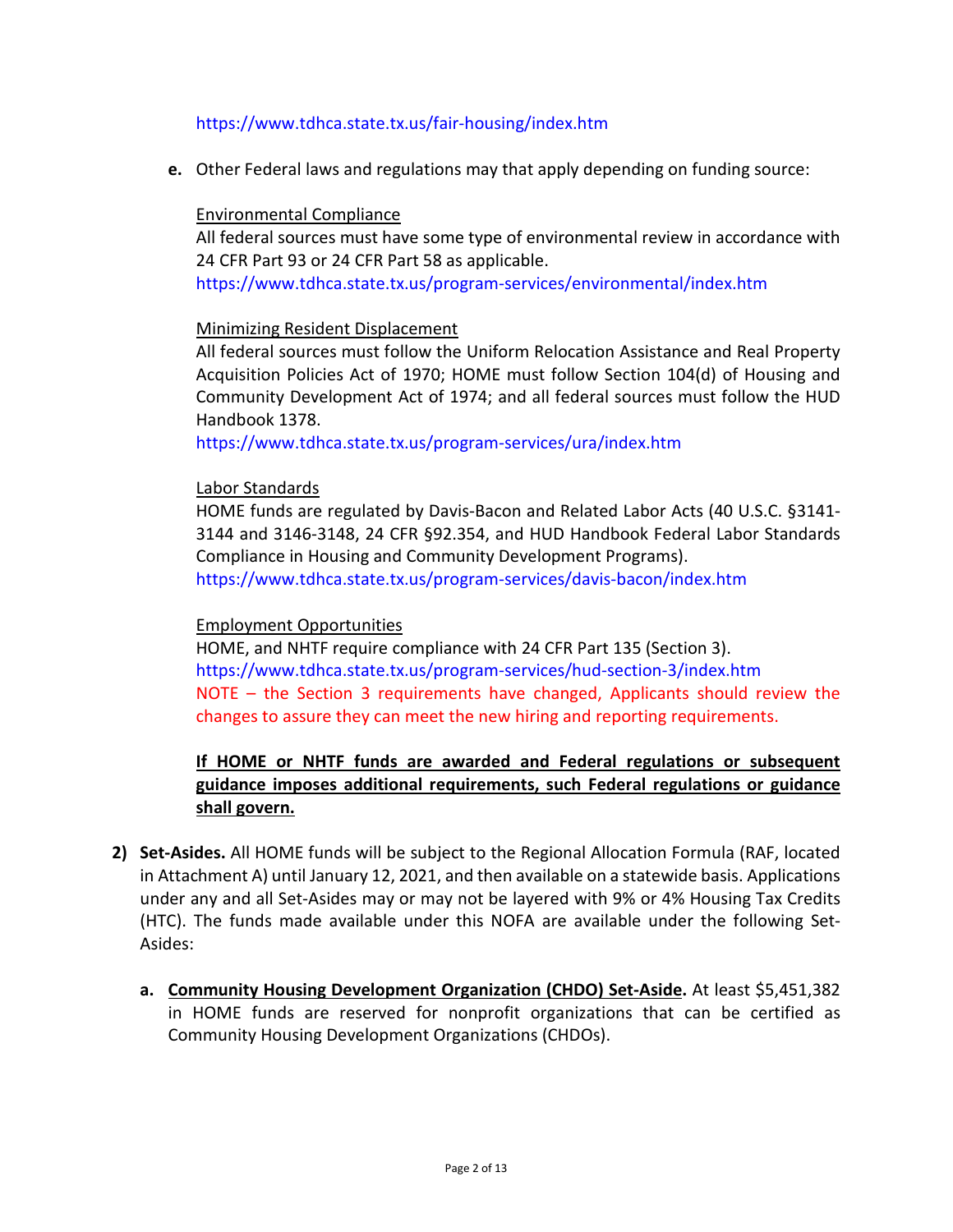**b. Soft Repayment Set-Aside.** \$9,465,974 in NHTF is available in this Set-Aside. Applicants within this Set-Aside must restrict rent and income for all Direct Loan-assisted units to 30% as defined in 24 CFR Part 93.

|  | c. General Set-Aside. HOME funds in the amount of \$26,288,876 is available in this Set- |
|--|------------------------------------------------------------------------------------------|
|  | Aside; currently anticipated to be \$26,288,876.                                         |

| <b>Set-Aside</b>      | <b>Eligible Activities</b> | <b>Fund Source and Amount</b><br><b>Available</b> |                          | <b>Maximum</b><br>Request <sup>1</sup> |
|-----------------------|----------------------------|---------------------------------------------------|--------------------------|----------------------------------------|
| <b>CHDO</b>           | $NC$ , $A/R$ , R           | <b>HOME</b>                                       | \$5,451,382              | \$3,000,000                            |
| <b>Soft Repayment</b> | NC, A/R, R                 | <b>NHTF</b>                                       | \$9,465,974 <sup>2</sup> | \$3,000,000                            |
| General               | $NC$ , $A/R$ , R           | <b>HOME</b>                                       | \$26,288,876             | \$5,000,000                            |

### **Key:**

 $\overline{a}$ 

NC – New Construction (For the Soft Repayment Set-Aside, New Construction includes Reconstruction, as defined in 24 CFR Part 93)

A/R – Acquisition/Rehabilitation

R – Rehabilitation

# **5) Interest Rates**.

**a. Construction-to-Permanent Loans.** All Direct Loan requests structured as construction-topermanent loans will be required to use the minimum required interest rate listed in the table below depending on the Set-Aside, Activity, whether or not HTC are also being requested, and whether or not the Direct Loan will be in first lien position during the permanent period. If the Debt Coverage Ratio is less than the minimum 1.15 with the minimum required interest rate as applicable, staff will make adjustments to the financing structure in accordance with 10 TAC  $\S$ 11.302(d)(4)(D)(i), with the exception of 10 TAC  $$11.302(d)(4)(D)(i)(II)(-a-).$ 

<span id="page-2-0"></span> $1$  This total includes any other Multifamily Direct Loan Funds previously awarded to the Applicant by the Department for the Development, including any outstanding loan balances that will remain after the Direct Loan closing.

<span id="page-2-1"></span><sup>2</sup> If the Soft Repayment Set-Aside is undersubscribed and the 2021-3 NOFA becomes oversubscribed, staff may publish an amendment to this NOFA removing all or a portion of the unrequested funds from this NOFA.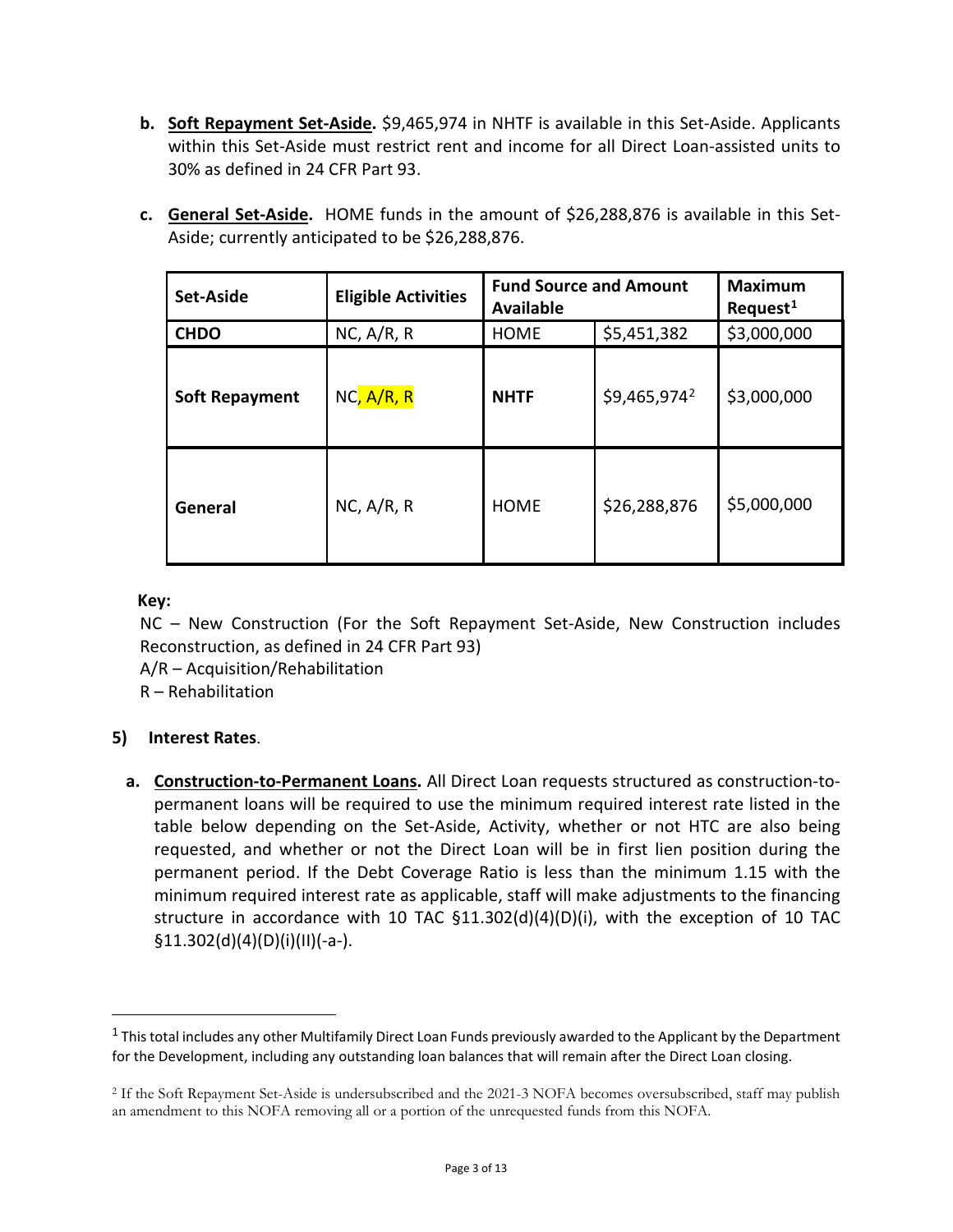| <b>Set-Aside and Priority</b>                           | <b>Activity</b> | <b>HTC</b><br>layered | Direct Loan 1st<br>during<br><b>Lien</b><br>Permanent<br><b>Period</b> | <b>Minimum</b><br><b>Required</b><br><b>Interest</b><br>Rate |
|---------------------------------------------------------|-----------------|-----------------------|------------------------------------------------------------------------|--------------------------------------------------------------|
| CHDO or General - 4% HTC<br>with TDHCA as Bond Issuer   | NC, A/R, R      | Υ                     | Y or N                                                                 | 0%                                                           |
| $-$ all<br><b>CHDO</b> or General<br>other Applications | NC, A/R, R      | Υ                     | Υ<br>N                                                                 | 2.0%<br>2.50%                                                |
|                                                         |                 | N                     | v                                                                      | 2.75%                                                        |
|                                                         |                 |                       | N                                                                      | 3.0%                                                         |
| <b>Soft Repayment</b>                                   | NC, A/R, R      | Y or N                | Y or N                                                                 | 0%                                                           |

**b. Construction-Only Loans.** All Direct Loan requests structured as construction only loans, regardless of the Set-Aside and Activity, may request an interest rate as low as 0% with the principal amount of the Direct Loan due upon the end of the construction loan term as established in 10 TAC §13.8(e)(1).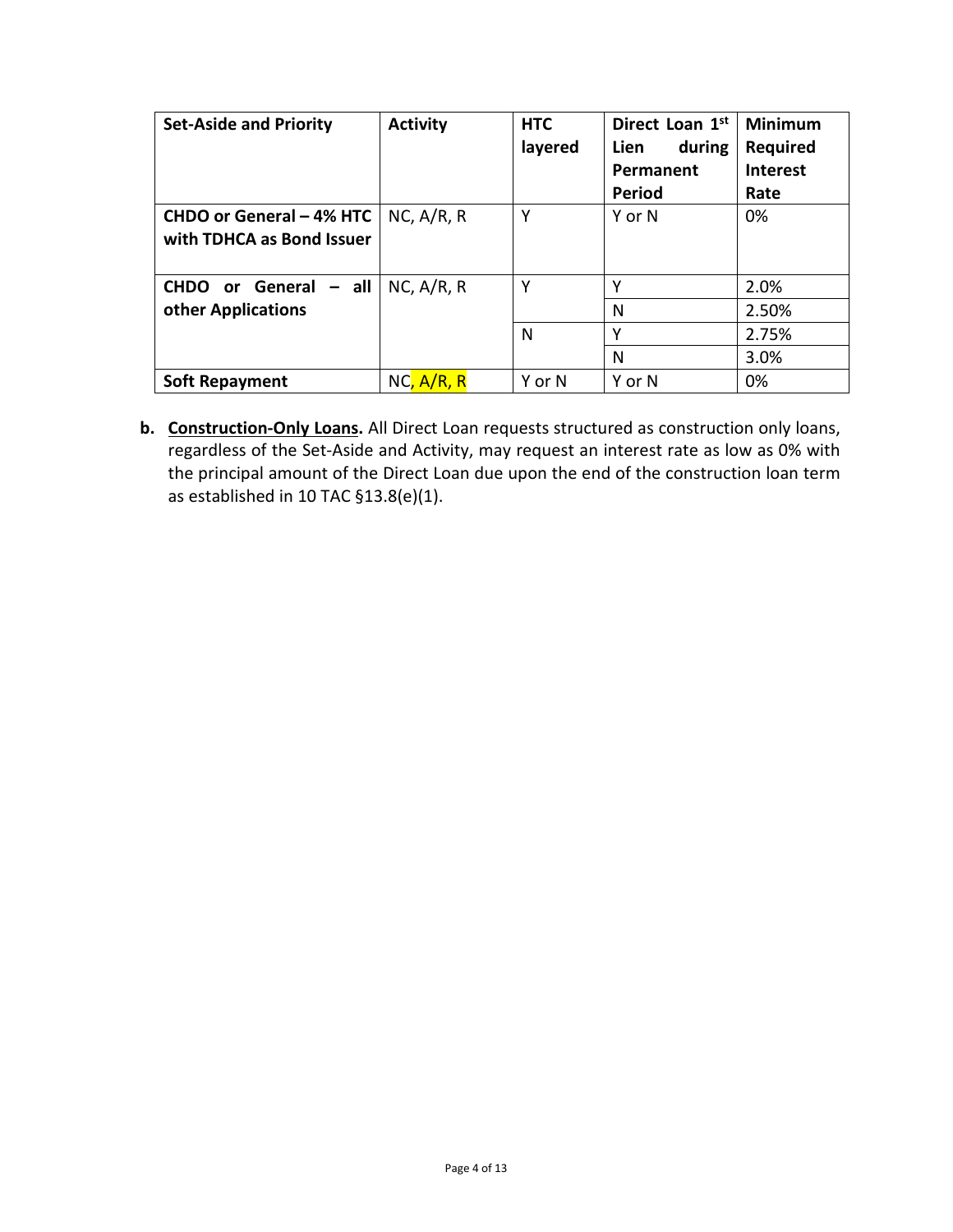

# **TEXAS DEPARTMENT OF HOUSING AND COMMUNITY AFFAIRS MULTIFAMILY DIRECT LOAN 2021-1 NOTICE OF FUNDING AVAILABILITY (NOFA) ANNUAL NOFA**

- **2) Summary.** The Texas Department of Housing and Community Affairs (the Department) announces the availability of \$31,740,258 in HOME funds<sup>3</sup> and \$9,465,974 of National Housing Trust Fund (NHTF)<sup>[4](#page-4-1)</sup> for the development of affordable multifamily rental housing for low-income Texans. Applicants under the 2021-1 NOFA will be accepted from December 11, 2020, through October 5, 2021 (if sufficient funds remain). Applicants The availability and use of these funds are subject to the following rules, as applicable:
	- a. Texas Administrative Code

 $\overline{a}$ 

10 TAC Chapter 1 (Administration) 10 TAC Chapter 2 (Enforcement) 10 TAC Chapter 10 (Uniform Multifamily Rules) 10 TAC Chapter 11 (Qualified Allocation Plan) 10 TAC Chapter 12 (Multifamily Housing Revenue Bonds) 10 TAC Chapter 13 (Multifamily Direct Loan Rule) [http://texreg.sos.state.tx.us/public/readtac\\$ext.ViewTAC?tac\\_view=3&ti=10&pt=1](http://texreg.sos.state.tx.us/public/readtac$ext.ViewTAC?tac_view=3&ti=10&pt=1)

b. Texas Government Code Tex. Gov't. Code Chapter 2306 <http://www.statutes.legis.state.tx.us/Docs/GV/htm/GV.2306.htm>

<span id="page-4-0"></span><sup>&</sup>lt;sup>3</sup> HOME funds under this NOFA may only be awarded to Applications with Development sites in non-Participating Jurisdictions.

<span id="page-4-1"></span><sup>4</sup> NHTF funds under this NOFA are subject to federal Commitment deadlines, and the Board may require a Contract Execution Deadline to enable the Department to meet these federal Commitments regardless of any other time period listed in the Texas Administrative Code. Failure to meet that Contract Execution Deadline, could result in the Applicant having the award reduced in whole or in part.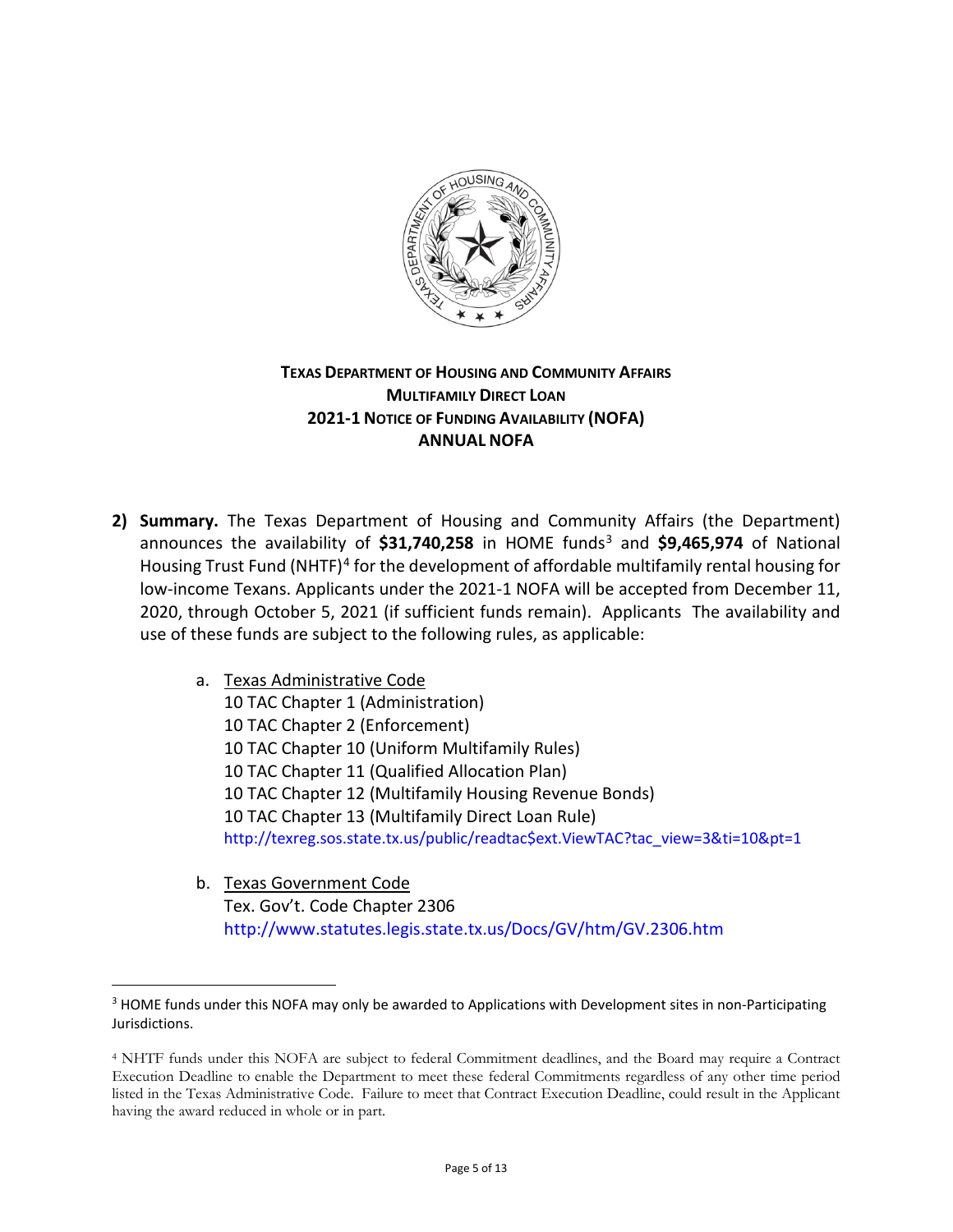- c. U.S. Department of Housing and Urban Development (HUD) Program Regulations 24 CFR Part 92 [\(HOME Investment Partnerships Program Final Rule\)](http://www.ecfr.gov/cgi-bin/text-idx?c=ecfr&tpl=/ecfrbrowse/Title24/24cfr92_main_02.tpl) 24 FR Part 93 [\(Housing Trust Fund Interim Rule\)](http://www.ecfr.gov/cgi-bin/text-idx?SID=222584118d192eb177d111b97b45cda8&mc=true&tpl=/ecfrbrowse/Title24/24cfr93_main_02.tpl)
- d. Fair Housing

 Federal Fair Housing Act, 42 U.S.C. 3601-19. <https://www.tdhca.state.tx.us/fair-housing/index.htm>

e. Other Federal laws and regulations may that apply depending on funding source:

### Environmental Compliance

All federal sources must have some type of environmental review in accordance with 24 CFR Part 93 or 24 CFR Part 58 as applicable.

<https://www.tdhca.state.tx.us/program-services/environmental/index.htm>

### Minimizing Resident Displacement

All federal sources must follow the Uniform Relocation Assistance and Real Property Acquisition Policies Act of 1970; HOME must follow Section 104(d) of Housing and Community Development Act of 1974; and all federal sources must follow the HUD Handbook 1378.

<https://www.tdhca.state.tx.us/program-services/ura/index.htm>

### Labor Standards

HOME funds are regulated by Davis-Bacon and Related Labor Acts (40 U.S.C. §3141- 3144 and 3146-3148, 24 CFR §92.354, and HUD Handbook Federal Labor Standards Compliance in Housing and Community Development Programs).

<https://www.tdhca.state.tx.us/program-services/davis-bacon/index.htm>

#### Employment Opportunities

HOME, and NHTF require compliance with 24 CFR Part 135 (Section 3). <https://www.tdhca.state.tx.us/program-services/hud-section-3/index.htm>

# **If HOME or NHTF funds are awarded and Federal regulations or subsequent guidance imposes additional requirements, such Federal regulations or guidance shall govern.**

- f. HUD approval of an amendment to the 2020 Action Plan is required prior to contracting with NHTF funds.
- **2) Set-Asides.** All HOME funds will be subject to the Regional Allocation Formula (RAF, located in Attachment A) until January 12, 2021, and then available on a statewide basis. Applications under any and all Set-Asides may or may not be layered with 9% or 4% Housing Tax Credits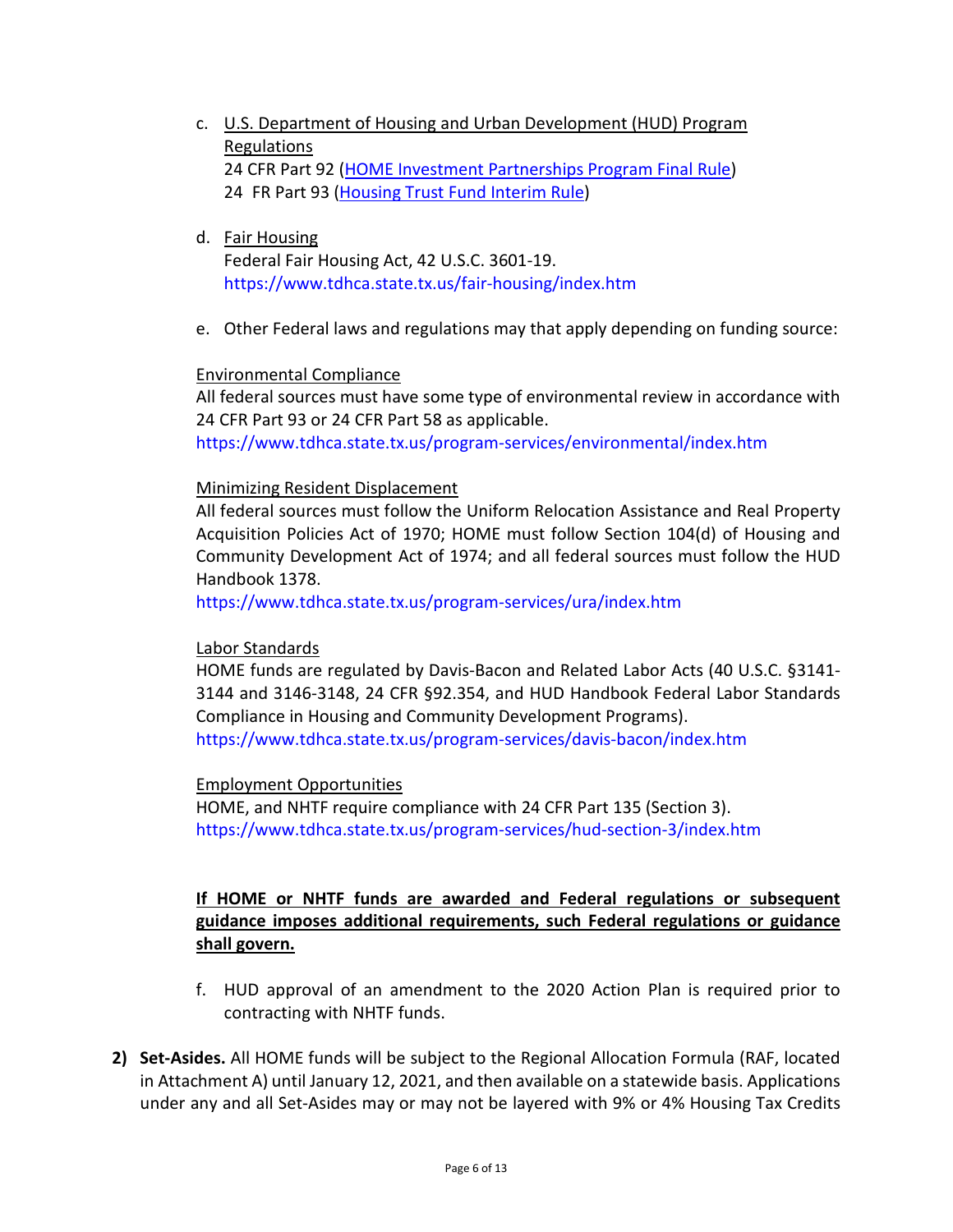(HTC). The funds made available under this NOFA are available under the following Set-Asides:

- **d. Community Housing Development Organization (CHDO) Set-Aside.** At least \$5,451,382 in HOME funds are reserved for nonprofit organizations that can be certified as Community Housing Development Organizations (CHDOs).
- **e. Soft Repayment Set-Aside.** \$9,465,974 in NHTF is available in this Set-Aside. Applicants within this Set-Aside must restrict rent and income for all Direct Loan-assisted units to 30% as defined in 24 CFR Part 93.
- **f. General Set-Aside.** HOME funds in the amount of \$26,288,876 is available in this Set-Aside; currently anticipated to be \$26,288,876.

| Set-Aside             | <b>Eligible Activities</b> | <b>Fund Source and Amount</b><br><b>Available</b> |              | <b>Maximum</b><br>Request <sup>5</sup> |
|-----------------------|----------------------------|---------------------------------------------------|--------------|----------------------------------------|
| <b>CHDO</b>           | NC, A/R, R                 | <b>HOME</b>                                       | \$5,451,382  | \$3,000,000                            |
| <b>Soft Repayment</b> | <b>NC</b>                  | <b>NHTF</b>                                       | \$9,465,974  | \$3,000,000                            |
| General               | NC, A/R, R                 | <b>HOME</b>                                       | \$26,288,876 | \$5,000,000                            |

# **Key:**

NC – New Construction (For the Soft Repayment Set-Aside, New Construction includes Reconstruction, as defined in 24 CFR Part 93)A/R – Acquisition/Rehabilitation R – Rehabilitation

**3) Priorities within General and CHDO Set-Asides.** Priority 1 Applications will be subject to various Application Acceptance Dates depending on the criteria described below. The Application Acceptance Dates are those that exist in 10 TAC §13.4(c) for Priority 2 or Priority 3 Applications. The Department will utilize the Scoring Criteria in 10 TAC §13.6.

# **a. Priority 1.**

 $\overline{a}$ 

<span id="page-6-0"></span><sup>&</sup>lt;sup>5</sup> This total includes any other Multifamily Direct Loan Funds previously awarded to the Applicant by the Department for the Development, including any outstanding loan balances that will remain after the Direct Loan closing.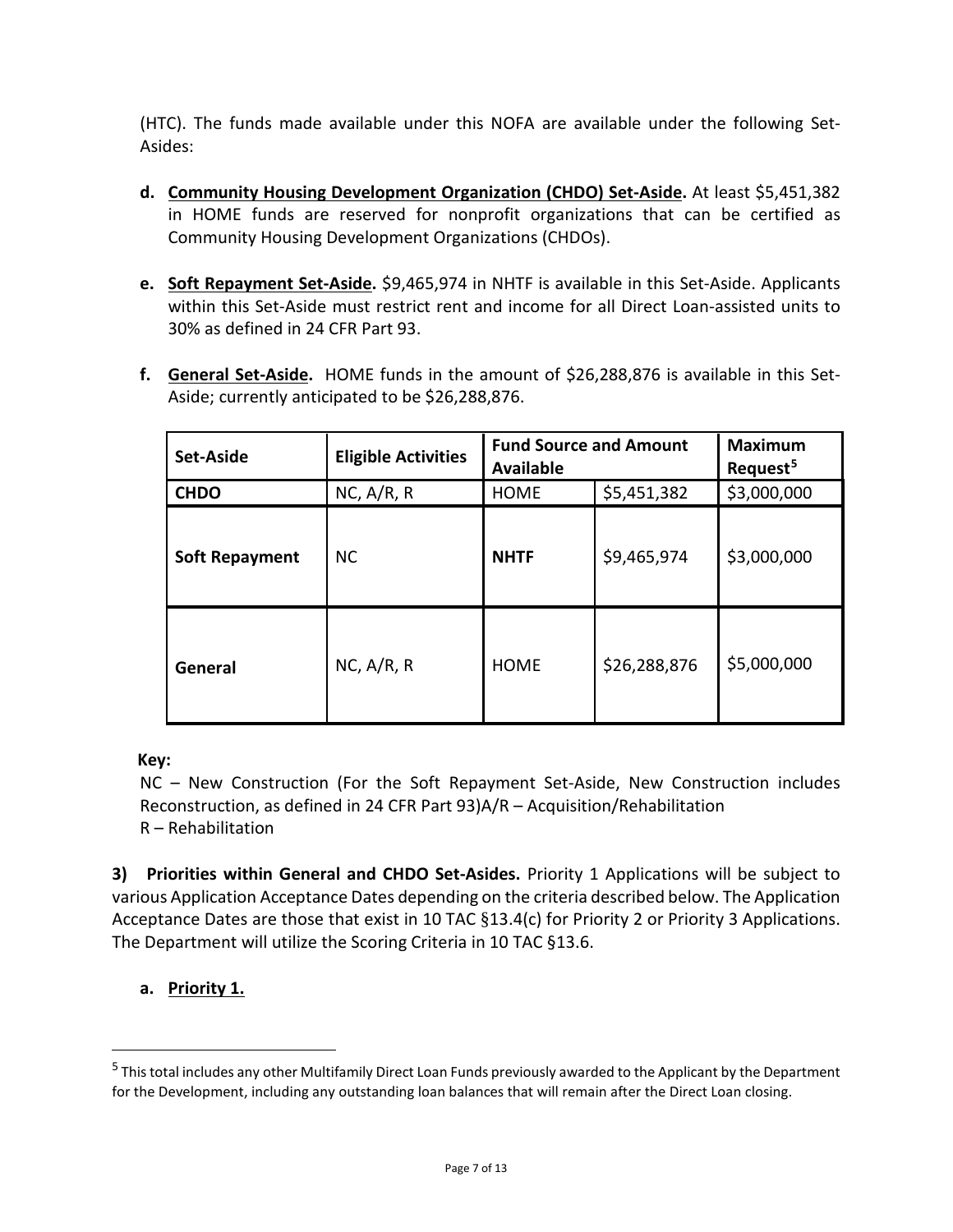- i. **Applications submitted in the General Set-Aside by January 12, 2021, and CHDO Set-Asides by January 11, 2021, that request less than RAF amount for the subregion in which the Development Site is located**. Applications submitted under the CHDO Set-Aside that request less than or equal to the amount listed for the subregion in which the Development Site is located December 11, 2020 through January 11, 2021, will have an Application Acceptance Date of January 11, 2021. Applications submitted in the General Set-Aside, that request less than or equal to the amount listed for the subregion in which the Development Site is located December 11, 2020 through January 12, 2021, will have an Application Acceptance Date of January 12, 2021.
- ii. **4% HTC-layered Applications with TDHCA as the Bond Issuer that request greater than RAF amount for the subregion in which the Development Site is located, where TDHCA is the Bond Issuer and were not recommended for an award under 3) a i. of this NOFA, or where TDHCA is the Bond Issuer and the Application is submitted under the Soft-Repayment Set-Aside.** Applications submitted under all Set-Asides that meet all of the following requirements will have an Application Acceptance Date of January 13, 2021:
	- 1. The Application is layered with 2020 4% HTC in which TDHCA is the Bond Issuer;
	- 2. The Application was not recommended for an award under 3)a i. of this NOFA; and
	- 3. The Application is submitted December 11, 2021 through January 12 , 2021 .
- iii. **Applications in the Soft Repayment , General, and CHDO Set-Asides, that did not apply for or were not recommended for awards under 3) a. i. and ii, and submitted Applications December 11, 2020 through March 31, 2021, will have an Application Acceptance Date of March 31, 2021.**
- **b. Priority 2.** Applications applying contemporaneously for 2021 9% HTC will have an Application Acceptance Date of April 1, 2021.
- **c. Priority 3.** Applications submitted after April 1, 2021, will have an Application Acceptance Date on the business day of receipt, in accordance with 10 TAC §13.5(c)

# **4) Priorities within the Soft Repayment Set-Aside.**

- **a. Applications between December 11, 2020, and December 28, 2020, will have an Application Acceptance Date of December 28, 2020.**
- **b. Applications applying contemporaneously for 2021 9% HTC will have an Application Acceptance Date of April 1, 2021.**
- **c. Applications applying after December 28, 2020, will have an Application Acceptance Date on the business day of receipt, except as reflected in 4) b of this NOFA.**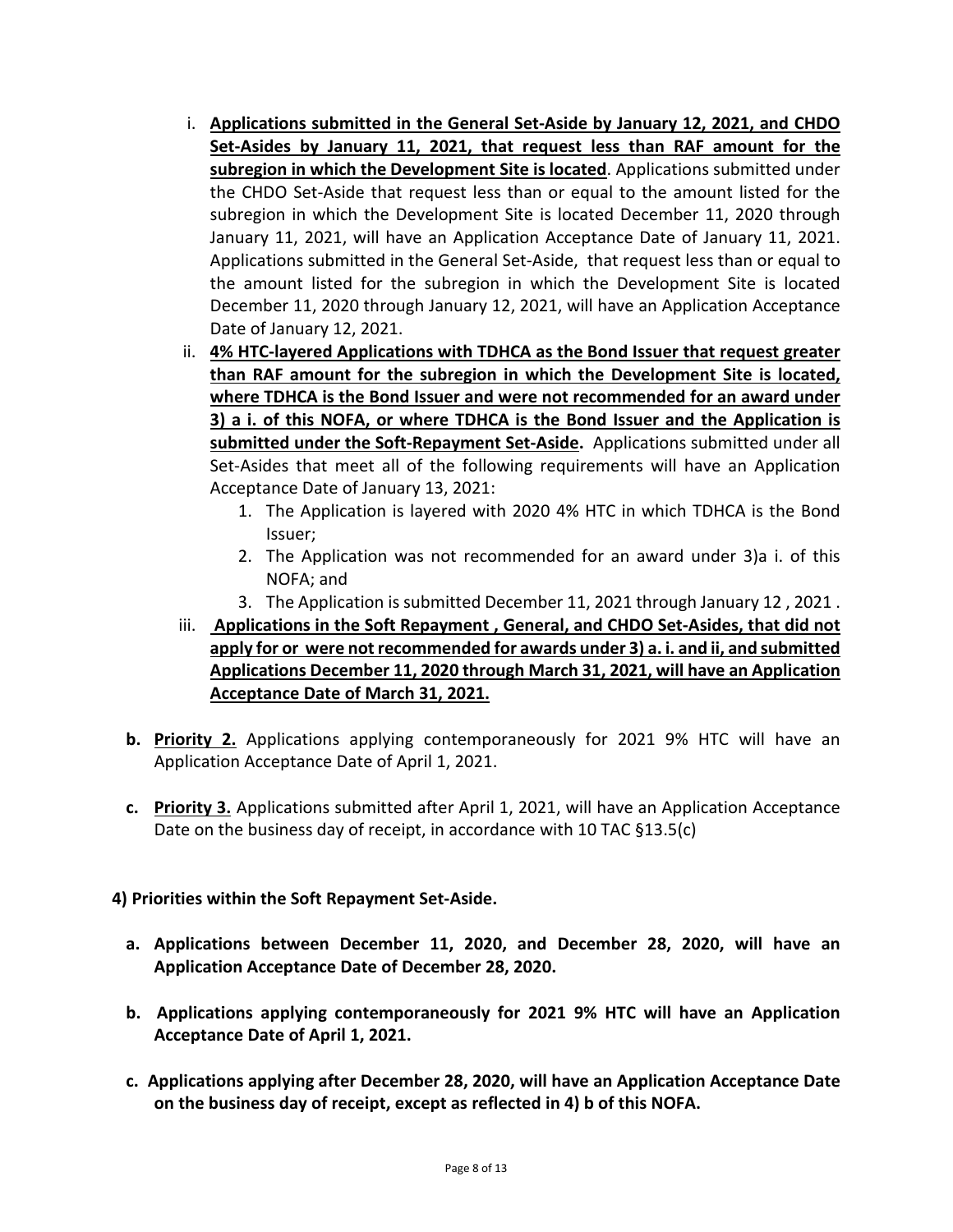### **5) Interest Rates**.

**a. Construction-to-Permanent Loans.** All Direct Loan requests structured as construction-topermanent loans will be required to use the minimum required interest rate listed in the table below depending on the Set-Aside, Activity, whether or not HTC are also being requested, and whether or not the Direct Loan will be in first lien position during the permanent period. If the Debt Coverage Ratio is less than the minimum 1.15 with the minimum required interest rate as applicable, staff will make adjustments to the financing structure in accordance with 10 TAC  $\S$ 11.302(d)(4)(D)(i), with the exception of 10 TAC §11.302(d)(4)(D)(i)(II)(-a-).

| <b>Set-Aside and Priority</b>                         | <b>Activity</b> | <b>HTC</b><br>layered | Direct Loan 1st<br>during<br>Lien<br>Permanent<br><b>Period</b> | <b>Minimum</b><br>Required<br><b>Interest</b><br>Rate |
|-------------------------------------------------------|-----------------|-----------------------|-----------------------------------------------------------------|-------------------------------------------------------|
| CHDO or General - 4% HTC<br>with TDHCA as Bond Issuer | NC, A/R, R      | Υ                     | Y or N                                                          | 0%                                                    |
| <b>CHDO</b> or General<br>$-$ all                     | NC, A/R, R      | Υ                     | Υ                                                               | 2.0%                                                  |
| other Applications                                    |                 |                       | N                                                               | 2.50%                                                 |
|                                                       |                 | N                     | v                                                               | 2.75%                                                 |
|                                                       |                 |                       | N                                                               | 3.0%                                                  |
| <b>Soft Repayment</b>                                 | NC only         | Y or N                | Y or N                                                          | 0%                                                    |

**b. Construction-Only Loans.** All Direct Loan requests structured as construction only loans, regardless of the Set-Aside and Activity, may request an interest rate as low as 0% with the principal amount of the Direct Loan due upon the end of the construction loan term as established in 10 TAC §13.8(e)(1).

### **6) Maximum Per Unit Subsidy Limits and Maximum Rehabilitation Per-Unit Subsidy Limits.**

The maximum per unit subsidy limits that an Applicant can use to determine the amount of Direct Loan funds they may request are listed in the 2021 Maximum Per Unit Subsidy Limits table provided in this Section 5:

| 2021 Maximum Per Unit Subsidy Limits <sup>6</sup>                           |           |           |
|-----------------------------------------------------------------------------|-----------|-----------|
| <b>Bedrooms</b><br><b>Elevator-served property</b><br>Non-elevator property |           |           |
| 0 bedroom                                                                   | \$145,685 | \$153,314 |
| 1 bedroom                                                                   | \$167,978 | \$175,752 |

<span id="page-8-0"></span> <sup>6</sup> These limits are inclusive of any federal fund sources in the Development.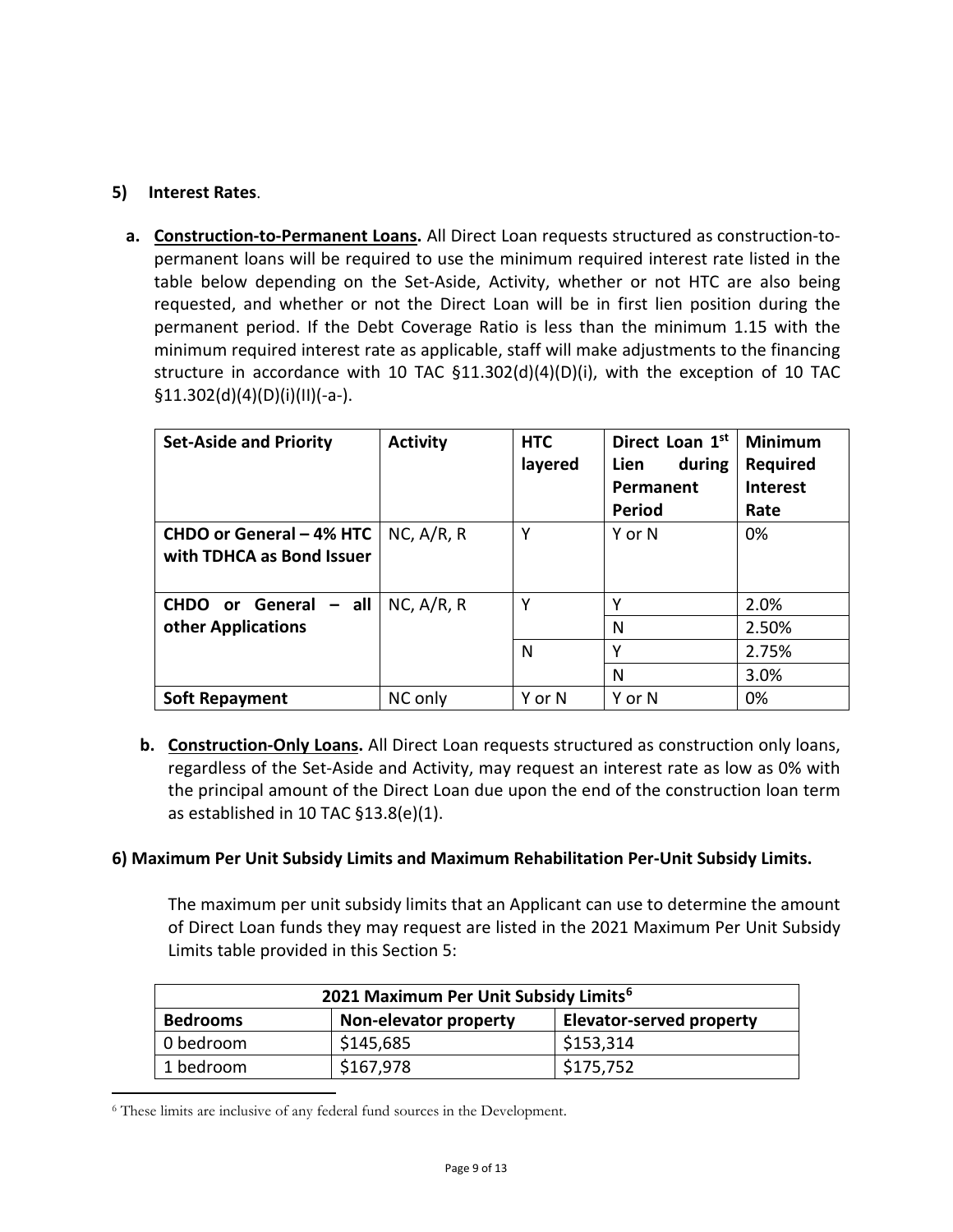| 2 bedroom         | \$202,586 | \$213,718 |
|-------------------|-----------|-----------|
| 3 bedroom         | \$259,20  | \$276,482 |
| 4 bedroom or more | \$288,893 | \$303,490 |

Smaller per unit subsidies are allowable and incentivized as point scoring items in 10 TAC §13.6. Once the Applicant commits a number of Direct-Loan Units in the Application, the number may be raised, at Department request, to account for a change in Development costs or to account for other federal funding, but the number may not be lowered.

# **7) Application Submission Requirements.**

- **a. Application Acceptance Period. Applications under this NOFA will be accepted starting at 8:00 a.m. Austin local time on December 11, 2020, through October 5, 2021 at 5:00 p.m. Austin local time (if sufficient funds remain).** An Applicant may have only one active Application per Development at a time under this or any other Department NOFA, and may only have that Development apply under one Set-Aside at a time.
- **b. Application Submission Materials.** All Application materials including manuals, NOFAs, program guidelines, and rules will be available on the Department's website at [www.tdhca.state.tx.us.](http://www.tdhca.state.tx.us./) Applications will be required to adhere to the requirements in effect at the time of the Application submission including any requirements of federal rules that may apply and subsequent guidance provided by HUD.
- **c.** An Application must be on forms provided by the Department, and cannot be altered or modified, and must be in final form before submitting it to the Department. An Applicant must submit the Application materials as detailed in the Multifamily Programs Procedures Manual (Manual)in effect at the time the Application is submitted. All scanned copies must be scanned in accordance with the guidance provided in the Manual in effect at the time the Application is submitted.
	- i. If an Applicant has an active Application (i.e. the Board has not made a Direct Loan Award), but wishes to apply for additional funds, it must withdraw the current Application and submit a new Application.
	- ii. Applicants for Developments that have received an award of Multifamily Direct Loan Funds or Housing Tax Credits prior to the date of the Application under this NOFA, should consult 10 TAC §13.5(g) regarding Eligibility Criteria, and provide the additional information required by 10 TAC §13.5(g), including clear evidence of the circumstances beyond their control that materially impair their ability to provide affordable housing. Evidence will include information from verifiable third-party sources that allows the Board to make an informed decision regarding eligibility.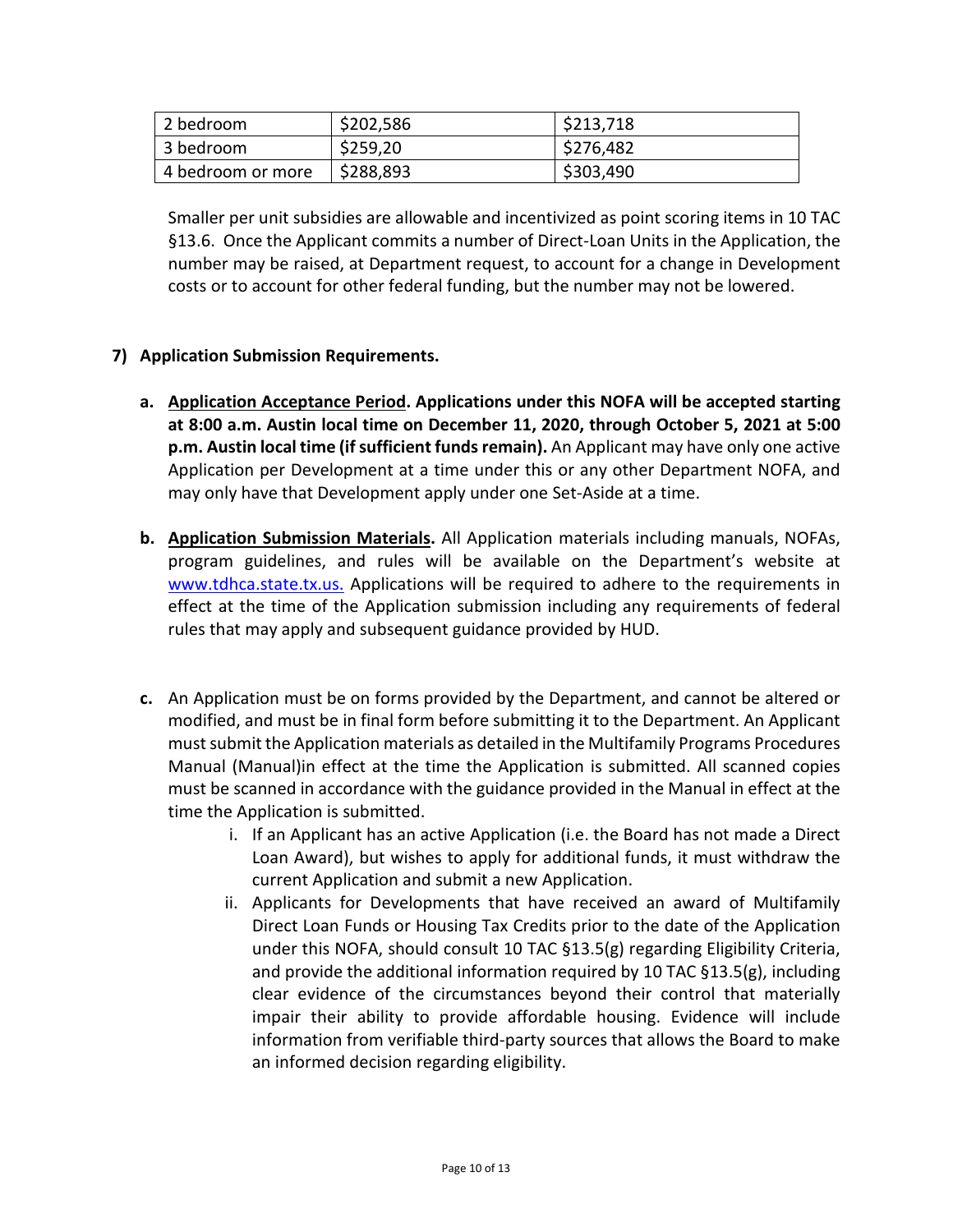**d. Minimum Requests.** The request for funds may not be less than \$500,000 regardless of the Set-Aside under which an application is being submitted. However, if the underwriting report indicates that the Development will be feasible with an award of less than \$500,000, staff may recommend a lower award.

# **e. Match Submission Requirements.**

- i. All Applicants must provide Match in the amount of **at least 7.5%** of the Direct Loan funds requested. Except for Match in the form of the net present value of a below market interest rate loan or a property tax exemption under Sections 11.111, 11.18, 11.181, 11.182, 11.1825, or 11.1827 of Texas Property Tax Code, Match must be documented with a letter from the anticipated provider of Match indicating the provider's willingness and ability to make a financial commitment should the Development receive an award of Direct Loan funds.
- ii. All Applicants will be required to provide HOME Match-Eligible Unit(s) in accordance with 10 TAC  $\S$ 13.2(a)(6) and  $\S$ 13.10(c) and federal guidance at [https://www.hudexchange.info/resource/2676/notice-cpd-97-03-home](https://www.hudexchange.info/resource/2676/notice-cpd-97-03-home-program-match-guidance/)[program-match-guidance/](https://www.hudexchange.info/resource/2676/notice-cpd-97-03-home-program-match-guidance/)
- **f.** The 2021 CHDO Certification Packet must be submitted with the 2021 Uniform Multifamily Application for Applicants applying under the CHDO Set-Aside.
	- i. Each CHDO that is awarded HOME funds may also be eligible to receive a CHDO operating grant of up to \$50,000 for CHDO Operating Expenses, which are defined in 24 CFR §92.208 as including salaries, wages, and other employee compensation and benefits; employee education, training, and travel; rent; utilities; communication costs; taxes; insurance; and equipment, materials, and supplies.
	- ii. An award of HOME funds under the CHDO Set-Aside does not guarantee that a CHDO will receive a grant for CHDO Operating Expenses.
- **g.** All 4% HTC-layered applications must provide evidence of a Reservation with submission of the MFDL Application submission.
- **h.** An Applicant under the CHDO, Soft Repayment, and General Set-Asides who is not also simultaneously applying for 9% or 4% Housing Tax Credits is required to remit a nonrefundable Application fee payable to the Texas Department of Housing and Community Affairs in the amount of \$1,000.00 per Application. Payment must be in the form of a check, cashier's check or money order. Do not send cash. Tex. Gov't Code §2306.147(b) requires the Department to waive Application fees for private nonprofit organizations that offer expanded services such as child care, nutrition programs, job training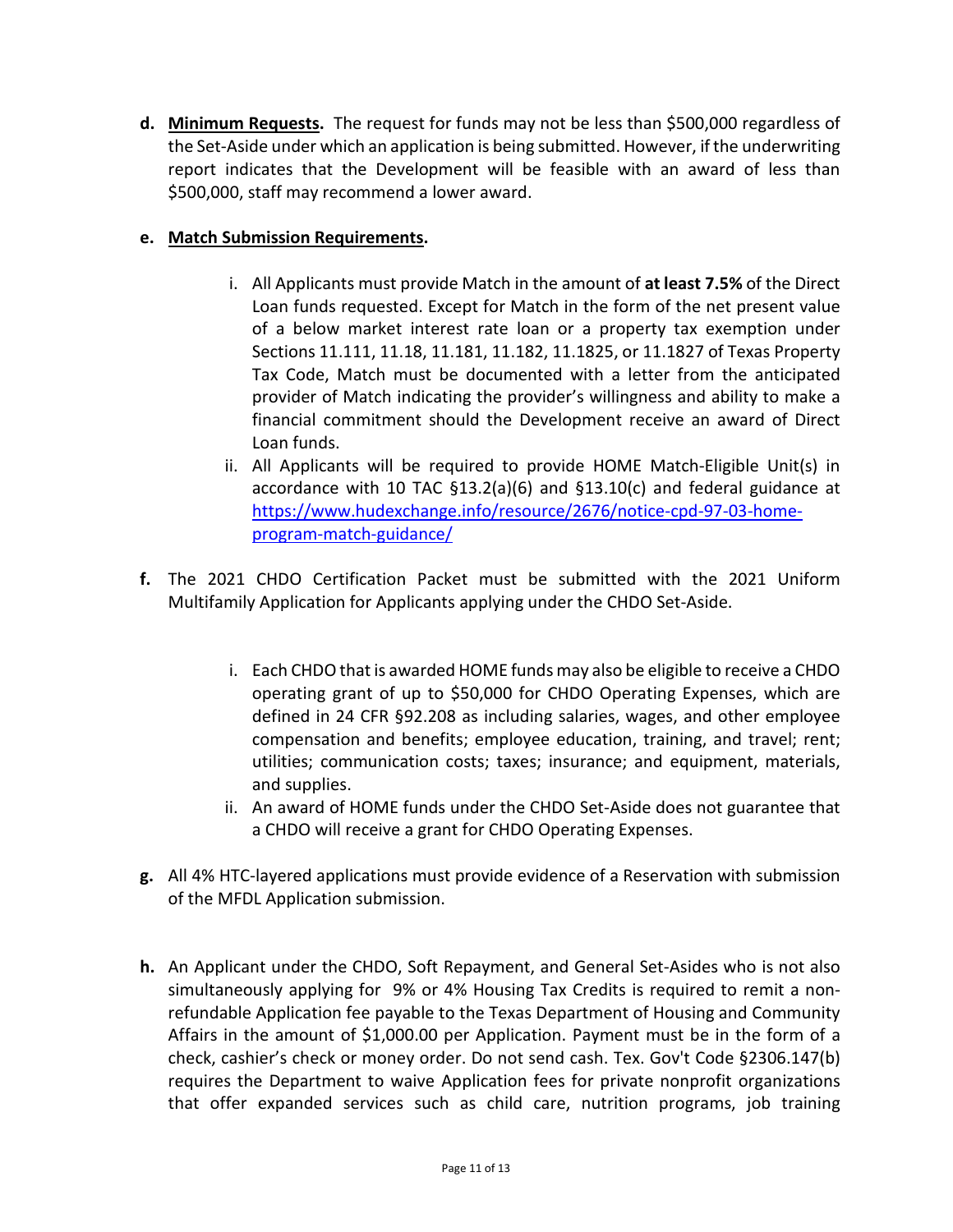assistance, health services, or human services. These organizations must include proof of their exempt status and a description of their supportive services in lieu of the Application fee. The Application fee is not a reimbursable cost under the Multifamily Direct Loan Program.

- **i.** An Application must be uploaded to the Department's secure web transfer server in accordance with 10 TAC §11.201(1)(C).
- **8) Post Award Requirements.** Applicants are strongly encouraged to review the applicable Post Award requirements in 10 TAC Chapter 10, Subchapter E, Post Award and Asset Management Requirements and 10 TAC Chapter 13, as well as the Compliance Monitoring requirements in 10 TAC Chapter 10, Subchapters F and G.
	- **a.** Awarded Applicants may, at the Department's discretion, be charged fees for underwriting, asset management, and ongoing monitoring.
	- **b.** An Applicant will be required to record a Land Use Restriction Agreement (LURA) limiting residents' income and rent for the greater amount of Units required by the Direct Loan Unit Calculation Tool along with any require HOME Match-eligible units, or as represented in the Application for the term of the LURA.
	- **c.** An Applicant must have a current Data Universal Numbering System (DUNS) number and be registered in the federal System for Award Management prior (SAM) prior to execution of a Direct Loan contract. Applicants may apply for a DUNS number at dnb.com). Once you have the DUNS number, you can [register with the SAM.](https://www.sam.gov/portal/public/SAM/)
	- **d.** An Applicant may be required to meet additional requirements prior to contract, as determined by the Board, or federal or state requirements.
	- **e.** An awarded Applicant may be required to meet additional documentation requirements in order to draw funds, in accordance with its Previous Participation results.

# **9) Miscellaneous.**

- **a.** This NOFA does not include text of the various applicable regulatory provisions pertinent to the HOME and NHTF fund sources. For proper completion of the application, the Department strongly encourages potential Applicants to review the State and Federal regulations.
- **b.** All Applicants must comply with public notification requirements in 10 TAC §11.203.
- **c.** Waivers of any substantive or procedural provision of this NOFA, if available, will be treated in accordance with 10 TAC §13.1(c). 10 TAC §13.1(c) may not be waived.
- **d.** For questions regarding this NOFA, please contact Charlotte Flickinger, Multifamily Direct Loan Manager, at [charlotte.flickinger@tdhca.state.tx.us.](mailto:andrew.sinnott@tdhca.state.tx.us)